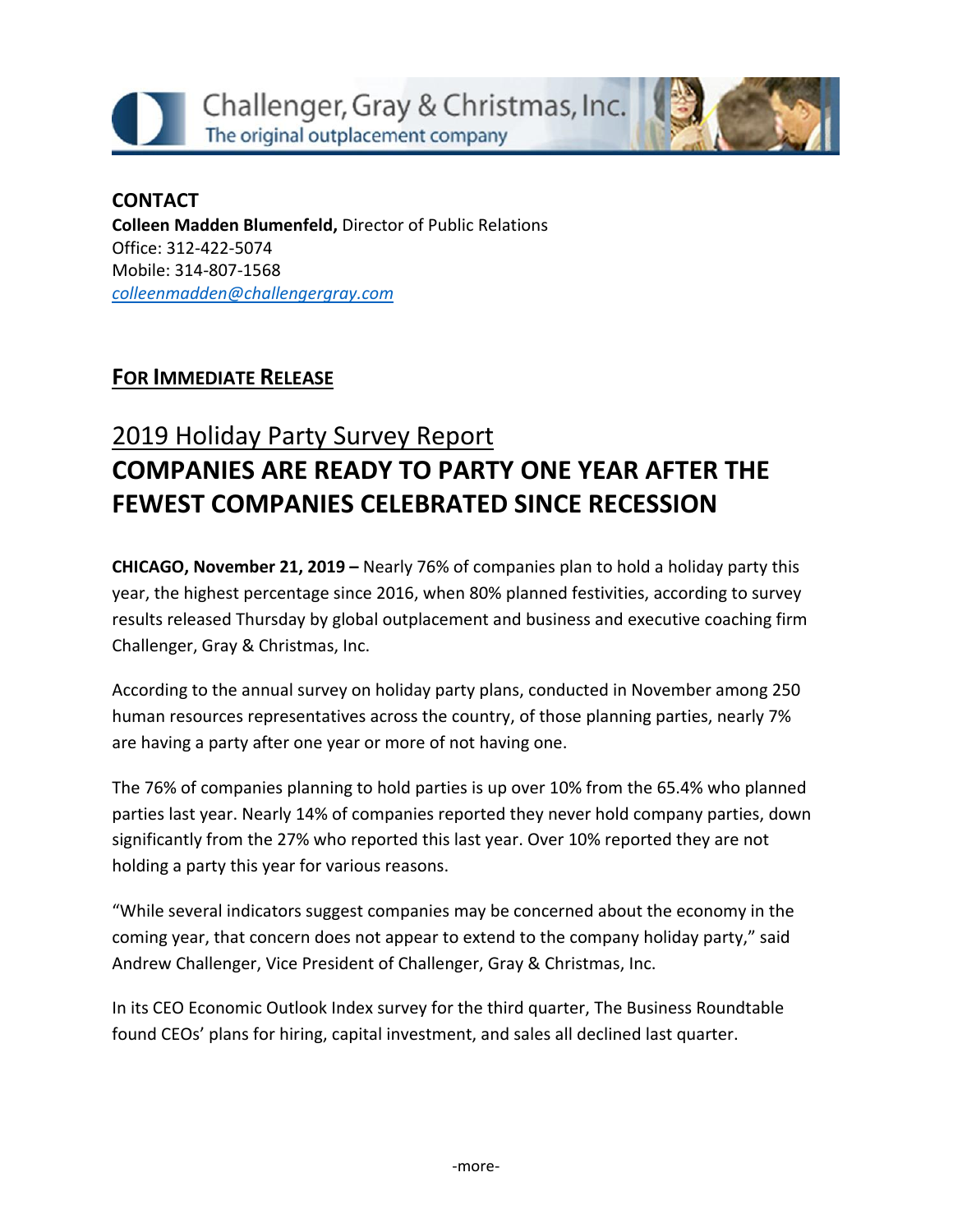Similarly, in the Challenger survey, fewer companies reported higher confidence in the economy than the previous year. Thirty-nine percent of companies said the economy has improved over last year, compared to 62% who reported this sentiment in 2018, and 48% who reported improvement in 2017. Nearly 25% reported the economy is worse than last year, compared to 9% who reported this in 2018.

|                                             | 2019          | 2018        |
|---------------------------------------------|---------------|-------------|
| Yes.                                        | 39.73% 63.16% |             |
| No.                                         | 24.65% 9.21%  |             |
| Conditions are about on par with last year. | 34.25% 26.32% |             |
| Other.                                      |               | 1.37% 1.31% |

### **Do you feel the economy has improved over last year?**

**Source: Challenger, Gray & Christmas, Inc. ©** 

Despite economic concerns, more companies plan to extend invites to employees' partners and families. Nearly 47% of companies will invite families and spouses, compared to 30% in 2018.

The majority of companies plan to hold the party on a workday or near the end of a workday: 60% in 2019 compared to 52% in 2018. Meanwhile, 53% of companies are offering alcohol this year versus 49% last year.

"Companies are ready to celebrate this year after a low-key 2018. It doesn't appear that companies are holding the lavish parties of the 1980s and 1990s, and post-Great Recession, and even post-#MeToo, those days may be long gone," said Challenger.

"Generally, profits are up and corporate tax cuts have been a boon for companies. While there may be a coming slowdown that could impact next year's festivities, this year employees will party," he added.

# # #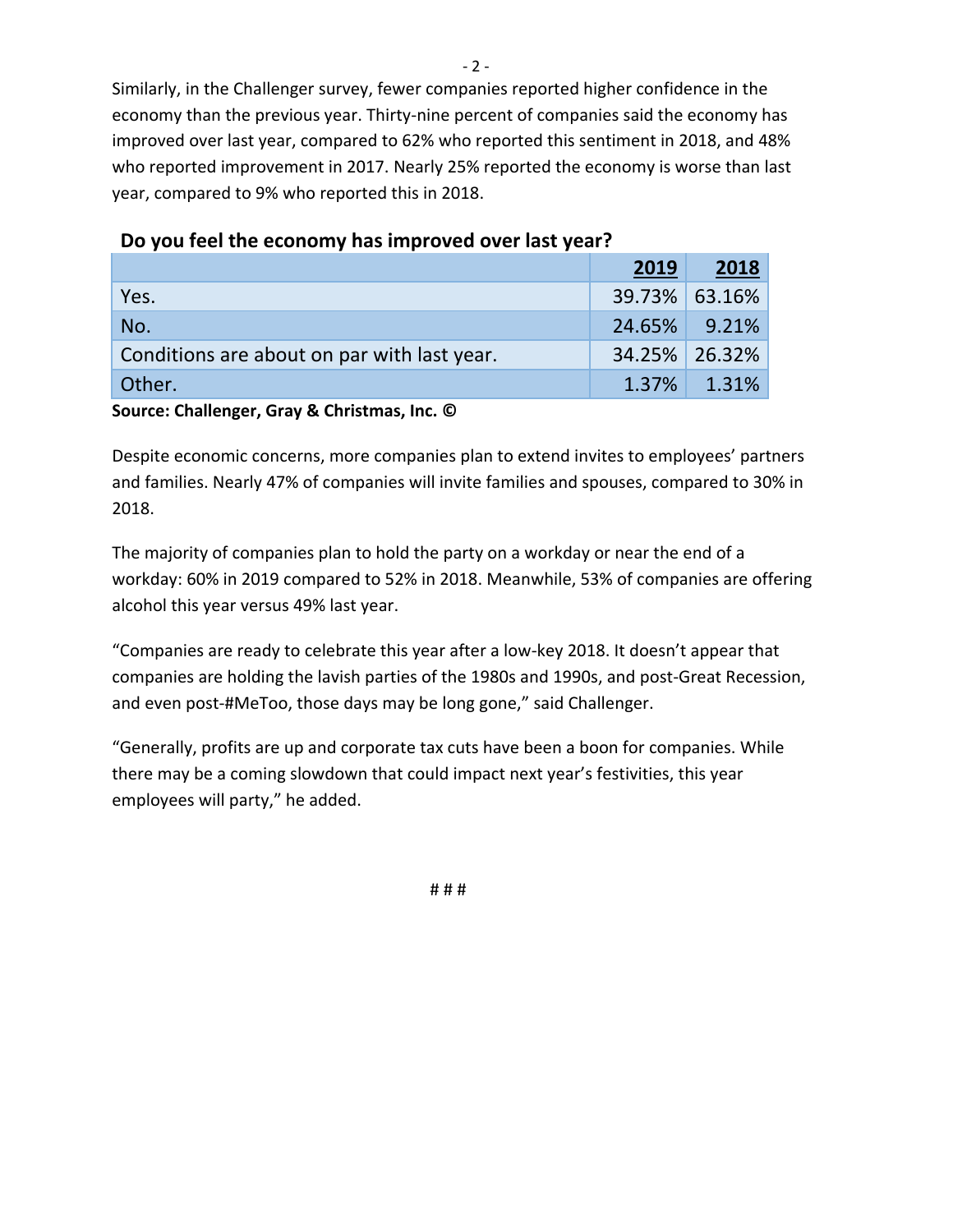# **2019 HOLIDAY SURVEY RESULTS**

#### **Will your company hold a holiday party this year?**

|                                                                                         | 2019   | 2018  | 2017  | 2016  | 2015  | 2014  | 2012  | 2011  | 2010  | 2009  |
|-----------------------------------------------------------------------------------------|--------|-------|-------|-------|-------|-------|-------|-------|-------|-------|
| Yes, we always hold<br>holiday parties.                                                 | 68.60% | 65.4% | 72.7% | 76.0% | 69.0% | 77.8% | 72.4% | 67.9% | 64.0% | 62.0% |
| Yes, we are having a<br>holiday party after one or<br>more years of not holding<br>one. | 6.98%  | 0.0%  | 4.6%  | 4.0%  | 13.0% | 11.2% | 10.3% | 0.0%  | 4.0%  | N/A   |
| No, we never have<br>holiday parties.                                                   | 13.95% | 26.9% | 11.4% | 16.0% | 13.0% | 6.5%  | 3.4%  | 17.9% | 8.0%  | 15.0% |
| Not this year.                                                                          | 10.45% | 7.7%  | 11.3% | 4.0%  | 6.0%  | 4.5%  | 13.8% | 14.2% | 24.0% | 23.0% |

### **If you are having a party, what is the party budget?**

|                 | 2019   | 2018    | 2017  | 2016     | 2015  | 2014  | 2012  | 2011  | 2010  | 2009  |
|-----------------|--------|---------|-------|----------|-------|-------|-------|-------|-------|-------|
| Budgeting same. | 62.50% | 75.4%   | 65.7% | $68.4\%$ | 92.0% | 76.0% | 83.4% | 95.0% | 76.0% | 64.0% |
| Budgeting more. | 26.79% | 24.6%   | 18.7% | 21.1%    | 0.0%  | 18.0% | 16.6% | 3.0%  | 6.0%  | 7.0%  |
| Budgeting less. | 10.71% | $0.0\%$ | 15.6% | 10.5%    | 8.0%  | 6.0%  | 0.0%  | 2.0%  | 18.0% | 29.0% |

### **If you are having a party, will you be (check all that apply):**

|                                                               | 2019   | 2018  | 2017  | 2016  | 2015  | 2014  | 2012  | 2011  | 2010  | 2009  |
|---------------------------------------------------------------|--------|-------|-------|-------|-------|-------|-------|-------|-------|-------|
| Using caterer, event<br>planner, or other outside<br>service. | 53.23% | 51.5% | 59.5% | 66.7% | 62.0% | 58.8% | 62.5% | 45.0% | 71.0% | 36.0% |
| Holding the party on<br>company premises.                     | 38.71% | 39.4% | 32.4% | 28.6% | 31.0% | 29.4% | 54.2% | 30.0% | 53.0% | 29.0% |
| Serving alcohol.                                              | 53.21% | 48.5% | 48.7% | 61.9% | 54.0% | 41.2% | 50.0% | 49.0% | 45.0% | 57.0% |
| Inviting employees only.                                      | 53.23% | 54.6% | 59.5% | 52.4% | 46.0% | 52.9% | 54.2% | 60.0% | 54.0% | 64.0% |
| Inviting<br>families/spouses/partners<br>to attend.           | 46.77% | 30.3% | 37.8% | 42.9% | 31.0% | 29.4% | 37.5% | 40.0% | 43.0% | 36.0% |
| Holding party in evening<br>or on weekend.                    | 40.32% | 45.5% | 48.7% | 38.1% | 31.0% | 35.3% | 37.5% | 40.0% | 41.0% | 43.0% |
| Holding party during<br>workday or near end of<br>workday.    | 59.68% | 51.5% | 51.4% | 47.6% | 54.0% | 64.7% | 50.0% | 55.0% | 47.0% | 43.0% |

**Source: Challenger, Gray & Christmas, Inc. ©**